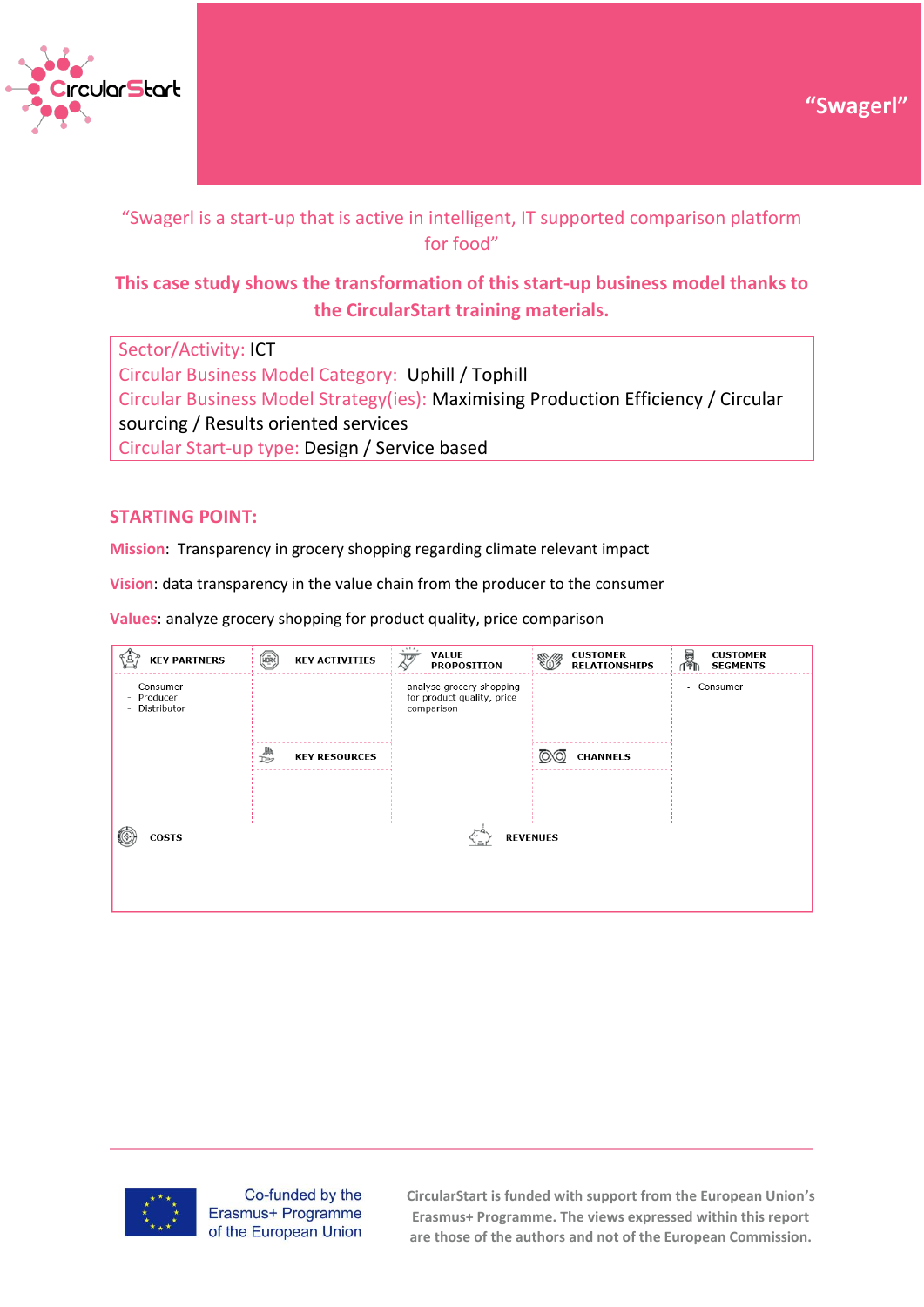

# **CircularStart Assessment Overview**STRATEGY & INNOVATION **33%** PEOPLE & SKILLS **44%** OPERATIONS **17%** EXTERNAL ENGAGEMENT WITH STAKEHOLDERS **46%** PRODUCTS & MATERIALS **20%** SERVICES **24%** PLANT, PROPERTY & EQUIPMENT **0%** WATER ENERGY

## **Initial circularity profile – Results from the application of the Assessment Tool**

#### **FOLLOWED LEARNING PATH:**

| <b>Units</b> | <b>IDEATION</b> | <b>INTEGRATION</b> | <b>VALIDATION</b>         | <b>IMPLEMENTATION</b>     |
|--------------|-----------------|--------------------|---------------------------|---------------------------|
| Unit 1       | $\mathbf{x}$    | $\boldsymbol{x}$   | $\boldsymbol{\mathsf{x}}$ | $\boldsymbol{\mathsf{x}}$ |
| Unit 2       | $\mathbf{x}$    | X                  | $\boldsymbol{\mathsf{x}}$ | $\boldsymbol{\mathsf{x}}$ |
| Unit 3       | $\mathbf{x}$    | $\mathbf x$        |                           |                           |
| Unit 4       | $\mathbf{x}$    |                    |                           |                           |
| Unit 5       |                 |                    |                           |                           |
| Unit 6       | $\mathbf{x}$    |                    |                           |                           |
| Unit 7       | $\mathbf{x}$    |                    |                           |                           |
| Unit 8       | $\mathbf{x}$    |                    |                           |                           |
| Unit 9       |                 |                    |                           |                           |



Co-funded by the Erasmus+ Programme of the European Union

**CircularStart is funded with support from the European Union's Erasmus+ Programme. The views expressed within this report are those of the authors and not of the European Commission.**

0% 10% 20% 30% 40% 50% 60% 70% 80% 90% 100%

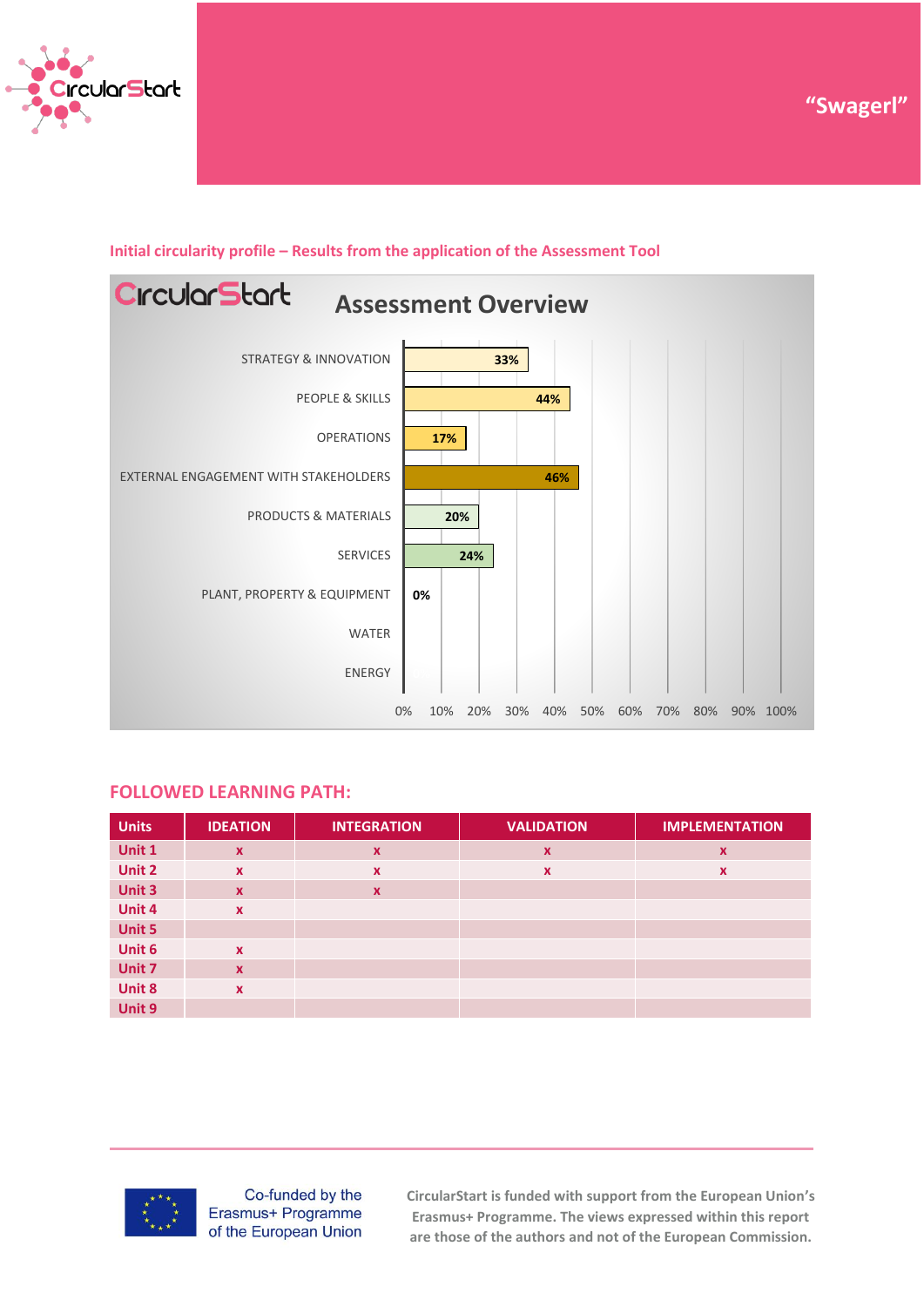



### **FINAL CIRCULAR BUSINESS MODEL:**

**Mission**: Transparency in grocery shopping regarding prices, sources in the value chain in between the whole stakeholders

**Vision**: data transparency in the value chain from the producer to the consumer

**Values**: analyze grocery shopping, behavior and price product comparison for consumers, more market feedback, monitoring, competitive intelligence on prices, development and purchase decisions for producers

| <b>KEY PARTNERS</b>                                                                      | $\circled{(\overline{R})}$<br><b>KEY ACTIVITIES</b>                | VALUE<br>$\overline{\mathcal{Z}}$                                                                                                                                                   | <b>PROPOSITION</b>           |                 | <b>CUSTOMER</b><br><b>RELATIONSHIPS</b> | Ø<br>ſŤħ | <b>CUSTOMER</b><br><b>SEGMENTS</b>                |
|------------------------------------------------------------------------------------------|--------------------------------------------------------------------|-------------------------------------------------------------------------------------------------------------------------------------------------------------------------------------|------------------------------|-----------------|-----------------------------------------|----------|---------------------------------------------------|
| Consumer<br>$\overline{\phantom{a}}$<br>Producer,<br>Distributor<br>Distributor not sure | - Data processing,<br>- Quality improving                          | analyse grocery<br>$\sim$<br>shopping for product<br>quality, price<br>comparison<br><b>Transparency and</b><br>feedback of data for<br>producer decision<br>within the value chain |                              |                 |                                         |          | Consumer<br>- Producer,<br>- Distributor not sure |
|                                                                                          | ₩<br><b>KEY RESOURCES</b>                                          |                                                                                                                                                                                     |                              | <b>CHANNELS</b> |                                         |          |                                                   |
|                                                                                          | Automatization<br>technologies<br>People<br>- RandD                |                                                                                                                                                                                     |                              |                 |                                         |          |                                                   |
| <b>COSTS</b>                                                                             |                                                                    |                                                                                                                                                                                     | <b>REVENUES</b>              |                 |                                         |          |                                                   |
| $\overline{\phantom{a}}$<br>costs                                                        | Producer improve the match of need and time and save resources and |                                                                                                                                                                                     | - Data, application licenses |                 |                                         |          |                                                   |



Co-funded by the Erasmus+ Programme of the European Union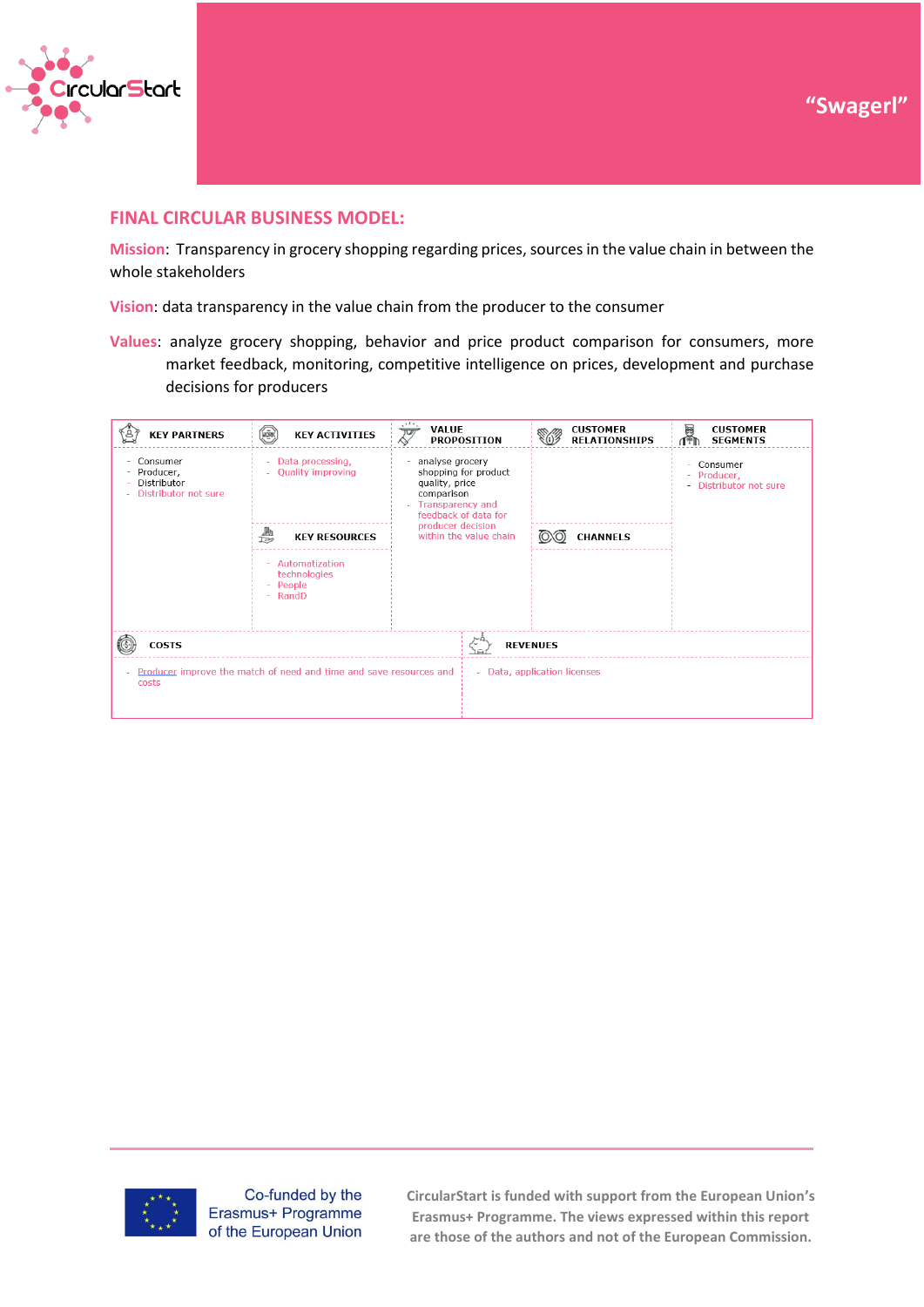





**Customer:** + identification and validation of different potential use cases

**"Swagerl"**

- + **Key resources**: + Data generation for optimise transparency in the value chain
- + **Key activities**: + Service generation
- + **Value**: investigate the potential for scalability for more sustainability



#### **Resulting circularity profile – Results from the application of the Assessment Tool**



Co-funded by the Erasmus+ Programme of the European Union